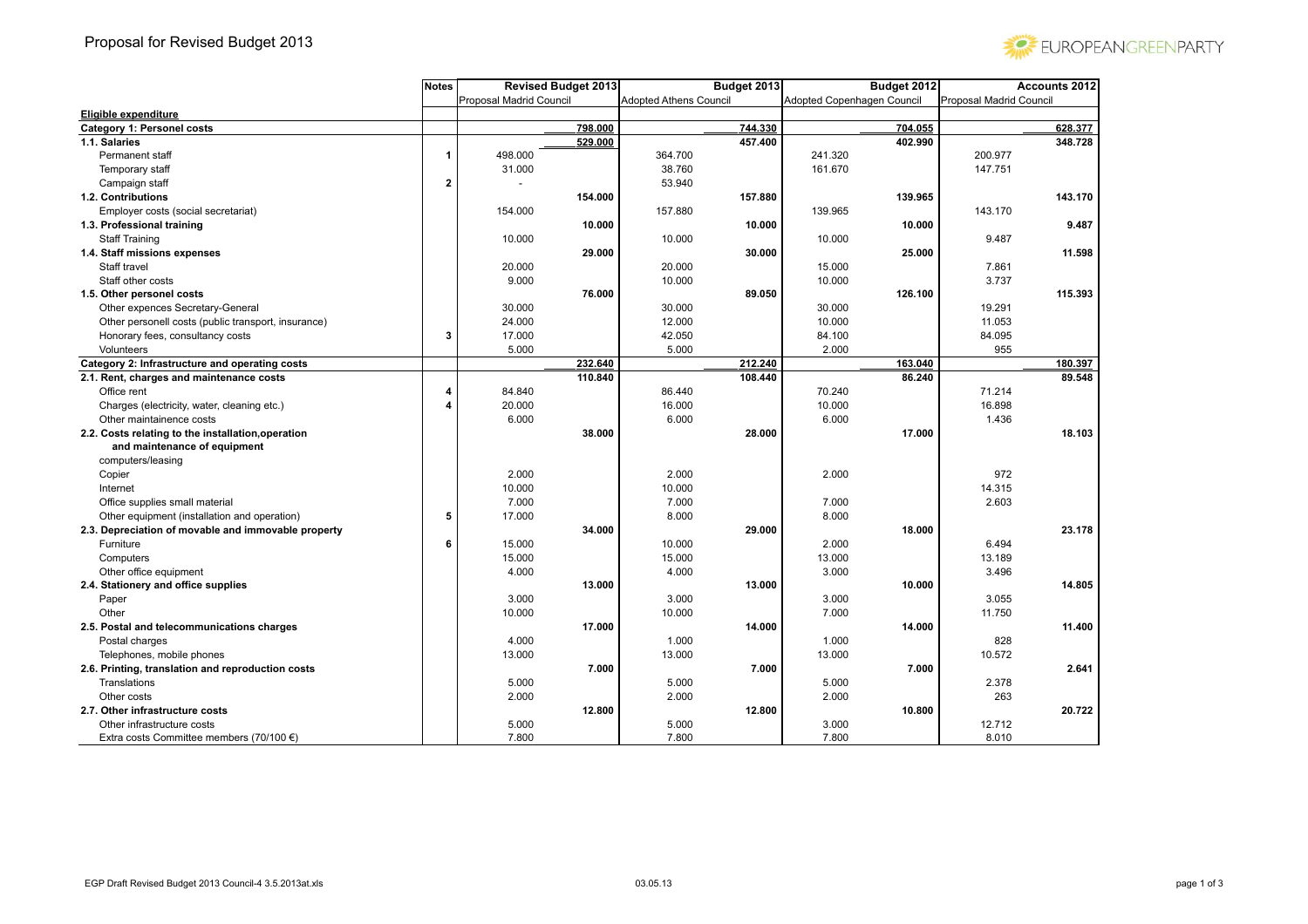

|                                                       | <b>Notes</b>   | <b>Revised Budget 2013</b> |                               | Budget 2013 |                            | Budget 2012 |                         | <b>Accounts 2012</b> |
|-------------------------------------------------------|----------------|----------------------------|-------------------------------|-------------|----------------------------|-------------|-------------------------|----------------------|
|                                                       |                | Proposal Madrid Council    | <b>Adopted Athens Council</b> |             | Adopted Copenhagen Council |             | Proposal Madrid Council |                      |
| Category 3: Administrative expenditure                |                | 114.000                    |                               | 84.500      |                            | 106.000     |                         | 58.032               |
| 3.1. Documentation costs (newspapers, press agencies) |                | 26.000                     |                               | 4.000       |                            | 7.000       |                         | 2.545                |
| Archive                                               | $\overline{7}$ | 24.000                     | 2.000                         |             | 5.000                      |             | 1.198                   |                      |
| Other documentation costs                             |                | 2.000                      | 2.000                         |             | 2.000                      |             | 1.347                   |                      |
| 3.2. Costs of studies and research                    |                |                            |                               |             |                            | 5.000       |                         |                      |
| Research                                              |                |                            |                               |             | 5.000                      |             |                         |                      |
| 3.3. Legal costs                                      |                | 10.000                     |                               | 10.000      |                            | 5.000       |                         | 9.119                |
| Attorney, legal advice                                |                | 10.000                     | 10.000                        |             | 5.000                      |             | 9.119                   |                      |
| 3.4. Accounting and audit costs                       |                | 10.500                     |                               | 3.000       |                            | 21.500      |                         | 22.172               |
| Accounting                                            | 8              | 10.500                     | 3.000                         |             | 15.000                     |             | 17.107                  |                      |
| Auditing                                              |                |                            |                               |             | 6.500                      |             | 5.065                   |                      |
| 3.5. Miscellaneous administrative costs               |                | 67.500                     |                               | 67.500      |                            | 67.500      |                         | 24.195               |
| Other administrative costs                            |                | 1.000                      | 1.000                         |             | 1.000                      |             |                         |                      |
| Honorary fees committee                               |                | 66.500                     | 66.500                        |             | 66.500                     |             | 24.195                  |                      |
| Category 4: Meeting and representation costs          |                | 510.480                    |                               | 605.480     |                            | 641.640     |                         | 593.795              |
| 4.1. Costs of the meetings of the EGP                 |                | 452.980                    |                               | 527.980     |                            | 517.340     |                         | 461.535              |
| Committee meetings                                    |                | 40.000                     | 40.000                        |             | 35.000                     |             | 30.283                  |                      |
| Spring council                                        |                | 135.000                    | 135.000                       |             | 131.000                    |             | 151.215                 |                      |
| Fall council                                          |                | 135.000                    | 135.000                       |             | 131.000                    |             | 137.680                 |                      |
| Working group meetings                                |                | 17.500                     | 17.500                        |             | 33.000                     |             | 28.611                  |                      |
| Strategy meetings/Horizon 2014                        | 9              |                            | 60.000                        |             | 60.000                     |             | 30.689                  |                      |
| Summer university 2011                                |                |                            |                               |             |                            |             |                         |                      |
| <b>Local Councillors Initiatives</b>                  |                | 5.000                      | 5.000                         |             | 15.000                     |             | 967                     |                      |
| Networks                                              |                | 25.000                     | 25.000                        |             | 20.000                     |             | 1.044                   |                      |
| Individual supporters initiatives (INS)               | 10             | 15.000                     | 30.000                        |             | 30.000                     |             | 16.495                  |                      |
| Other meetings                                        |                | 15.000                     | 15.000                        |             | 5.000                      |             | 7.311                   |                      |
| FYEG 3,5% of EGP budget                               |                | 65.480                     | 65.480                        |             | 57.340                     |             | 57.239                  |                      |
| 4.2. Participation in seminars and conferences        |                | 40.000                     |                               | 60.000      |                            | 107.800     |                         | 118.265              |
| EGP participation in Global Greens activities         | 11             | 9.000                      | 30.000                        |             | 67.800                     |             | 86.971                  |                      |
| Global Greens membership fee                          | 11             | 11.000                     |                               |             |                            |             |                         |                      |
| Contribution to Global Greens                         | 11             |                            | 10.000                        |             | 10.000                     |             | 10.018                  |                      |
| Green Group meetings                                  |                |                            |                               |             | 5.000                      |             |                         |                      |
| Fact finding missions                                 |                | 20.000                     | 20.000                        |             | 25.000                     |             | 21.276                  |                      |
| Other participation                                   |                |                            |                               |             |                            |             |                         |                      |
| 4.3. Representation costs                             |                | 6.000                      |                               | 6.000       |                            | 5.000       |                         | 4.953                |
| Expences committee members                            |                | 6.000                      | 6.000                         |             | 5.000                      |             | 4.953                   |                      |
| 4.4. Costs of invitations                             |                | 2.000                      |                               | 2.000       |                            | 2.000       |                         | 1.466                |
| Invitations                                           |                | 2.000                      | 2.000                         |             | 2.000                      |             | 1.466                   |                      |
| 4.5. Other meeting-related costs                      |                | 9.500                      |                               | 9.500       |                            | 9.500       |                         | 7.577                |
| Other costs                                           |                | 2.000                      | 2.000                         |             | 2.000                      |             | 77                      |                      |
| CO2 compensation                                      |                | 7.500                      | 7.500                         |             | 7.500                      |             | 7.500                   |                      |
| Category 5: Information and publications              |                | 357.000                    |                               | 160.000     |                            | 122.000     |                         | 137.420              |
| 5.1. Publications                                     |                | 10.000                     |                               | 10.000      |                            | 10.000      |                         | 5.887                |
| Leaflets and publications                             |                | 10.000                     | 10.000                        |             | 10.000                     |             | 5.887                   |                      |
| 5.2. Digital Communication                            |                | 35.000                     |                               | 15.000      |                            | 55.000      |                         | 79.171               |
| Maintainence                                          |                | 5.000                      | 5.000                         |             | 5.000                      |             | 1.521                   |                      |
| Development                                           | 12             | 30.000                     | 10.000                        |             | 50.000                     |             | 77.650                  |                      |
| 5.3. Publicity campaigns                              |                | 30.000                     |                               | 30.000      |                            | 22.000      |                         | 15.170               |
| Publicity campaigns                                   |                | 20.000                     | 20.000                        |             | 22.000                     |             | 15.170                  |                      |
| Other campaign costs                                  |                | 10.000                     | 10.000                        |             |                            |             |                         |                      |
| 5.4. Communications equipment (gadgets)               |                | 35.000                     |                               | 35.000      |                            | 35.000      |                         | 37.193               |
| General                                               |                | 20.000                     | 20.000                        |             | 20.000                     |             | 22.004                  |                      |
| Friends of EGP                                        |                | 15.000                     | 15.000                        |             | 15.000                     |             | 15.188                  |                      |
|                                                       |                |                            |                               |             |                            |             |                         |                      |